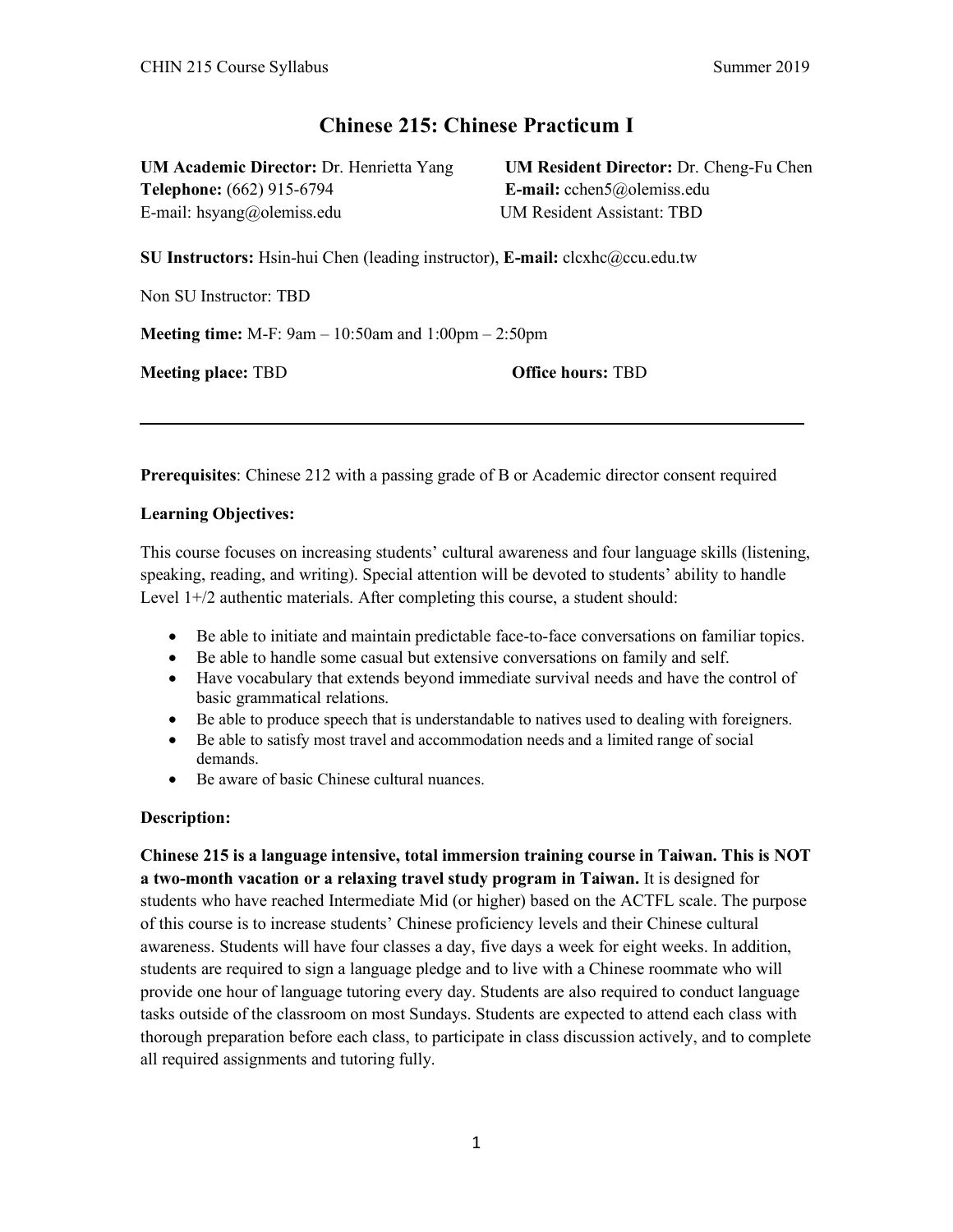**Required course materials:** 《當代中文課程課本 4》,聯經出版公司

## **Grading and Requirements:**

## • **Homework and Assignments (15%)**

Homework will be assigned throughout the two months and will be based on the materials covered in class. All reading assignments will be checked in class and written homework should be handed in **on time at the beginning of class**. Each assignment will be graded on a 10-point basis. **No late homework will be accepted! Any incomplete assignment will be checked but will receive no credits.** If you miss a class, you must turn in all your assignments within the **3-day grace period** after you return to class or else you will not receive any credits.

## • **Quizzes (10%)**

There will be **in-class quizzes every day**, mainly based on new vocabulary and grammatical points. It is students' responsibility to keep track of the quizzes as listed in the course schedule. No make-up quizzes will be given unless students have a **documented excuse** (e.g., a medical excuse) **and** follow the policy for make-up quizzes and tests.

## • **Tests (10%)**

There will be several major exams. They are comprehensive tests that will cover all the materials learned up to that point. **Absolutely no make-up tests will be given unless students have a documented excuse** (e.g., a medical excuse) **and** follow the policy for make-up quizzes and tests.

#### • **Presentations (10%)**

These in-class presentations are done individually. The topic of each presentation is based on the lesson just learned. Grades are based on pronunciation, fluency, grammatical constructions, and the content. More instructions will be given after the program begins.

#### • **Tutoring (5%)**

Each student is required to have **60 minutes** of mandatory tutoring with his/her Chinese roommate daily. After each tutoring session, students will be graded on their performance that day on a 10-point scale. If a student misses his/her tutoring without **a documented excuse** (e.g., a medical excuse) or is late for more than 5 minutes, he/she will receive 0 points for that session.

#### • **Class Participation (25%)**

The instructor expects **active participation** from students in class and encourages them to ask questions and share outside knowledge at all times during class. After each class, students will be graded on their performance that day on a 10-point scale.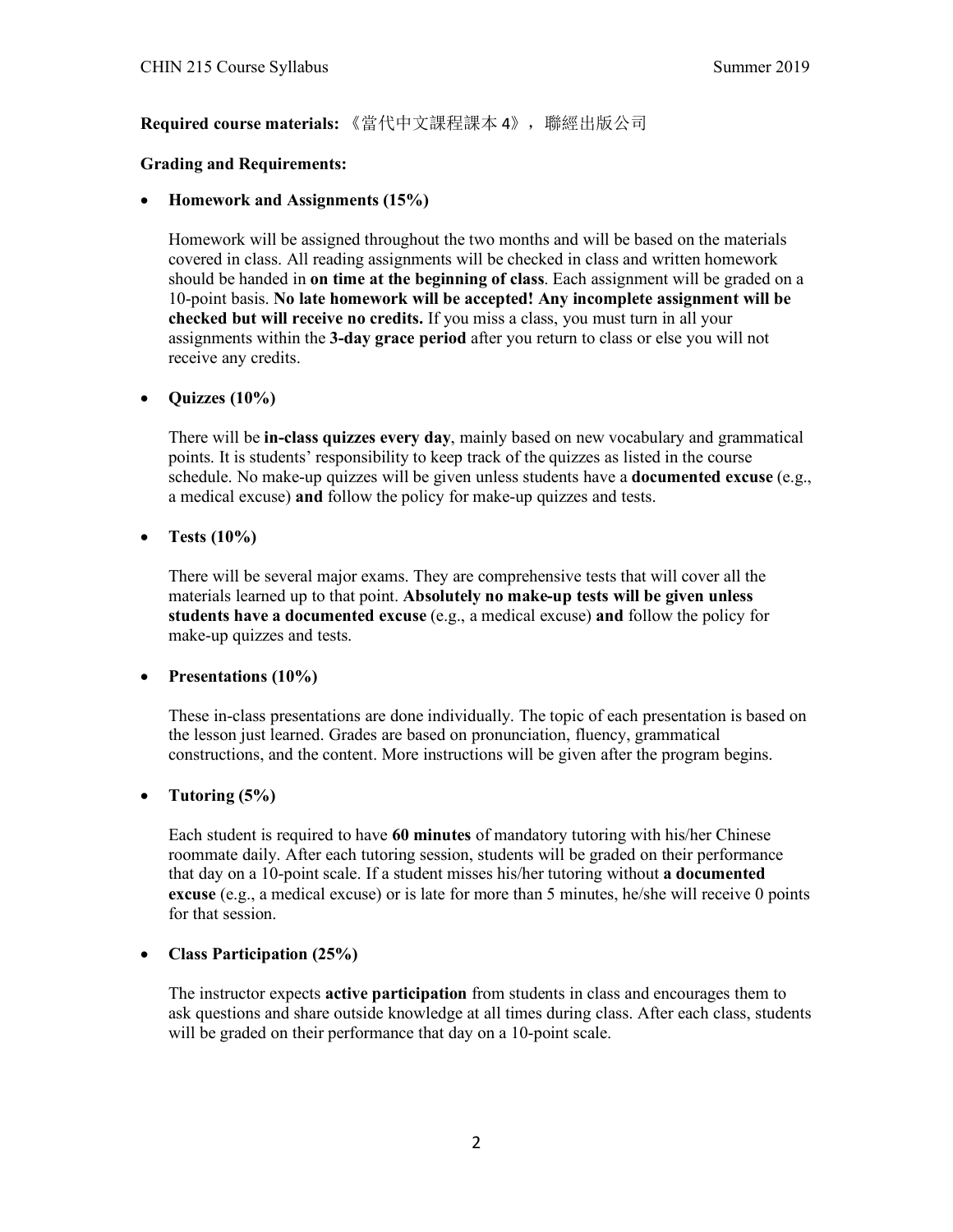## • **Language Practice Tasks (10%)**

There will be seven language practice tasks that students have to perform/conduct in the real world. Students are expected to complete each task fully and present the results in class. After each task, students will be graded on their performance based on a 10-point scale.

## • **Cultural activities (5%)**

These are **mandatory** group activities. The program expects **active participation** from students. After each activity, students will be graded on their performance based on a 10 point scale. Attendance policy applies to each event. See the policy below.

## • **Language Pledge (5%)**

In signing the UM Chinese Language Flagship Program language pledge, students agree to use Chinese as the only language of communication while attending the UM Shanghai Program. **Failure to comply with this pledge may result in removal from the program without credit or scholarship.** Students may use English when they are faced with an emergency, when conversing with a member of the UM administration, when speaking with a health care professional, and when providing the 30-minute English tutoring to their Chinese roommates. It is important to maintain the spirit of the pledge and to respect other students' sincere effort to use Chinese as exclusively as possible in the program. Speaking English in the presence of other classmates during the class breaks between 9am to 3pm is a direct violation of the pledge and must be avoided at all times. When in doubt, consult the Academic director or the Resident director.

We understand that it is important for students to maintain contact with their families. We cannot say how much is necessary for each person, so we ask that you keep contacts which are not in Chinese to the absolute minimum that you feel you need.

# • **Attendance (5%)**

Any student is only allowed **3 unexcused absences** on **non-test** days during the term, so use them wisely. For each additional absence, **1 point** will be deducted from this portion of the grade. Any official documentation for absences needs to be submitted to the instructor within **3 days** after the student returns to class or else the student's absence will be counted as an **unexcused absence** and the student may incur the **1 point penalty**. The class sign-in sheet is only available for the **first 5 minutes** of class, so if students do not arrive by then, they will not be able to sign in and will be counted as absent. **Leaving class early is not allowed** unless there is an emergency. In **rare** situations when students have to leave the class early, they need to obtain the instructor's permission **before** class begins. Otherwise, leaving early will count as an unexcused absence.

**If a student receives 0 points for attendance (i.e. by missing 5 classes in addition to the 3 unexcused absences), the student's final grade will automatically be an F.**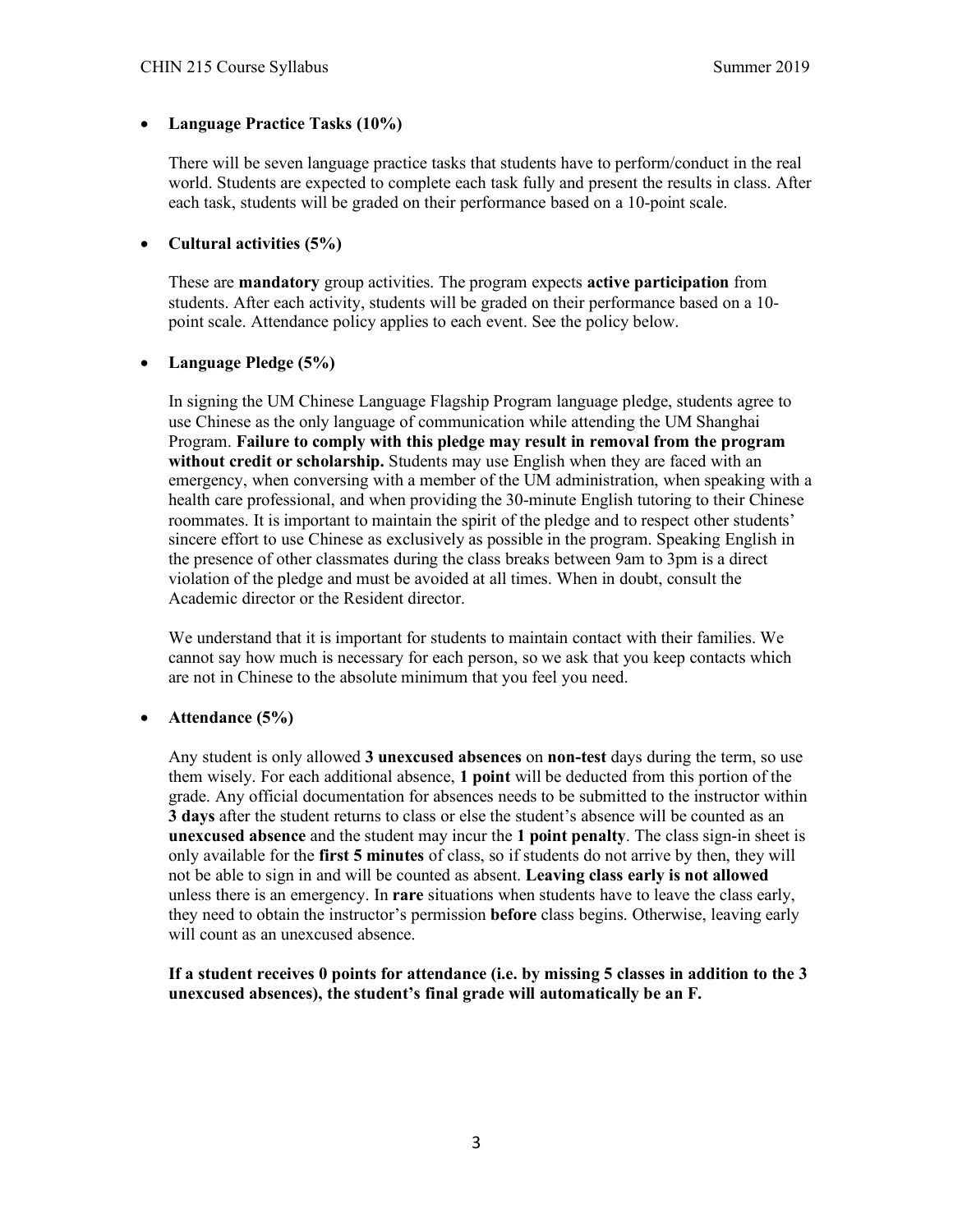| $94 \sim 100$ |       |                  | $\mathsf{A}$ | $90 \sim 93$   A – |       | $\leq 60$ | F |
|---------------|-------|------------------|--------------|--------------------|-------|-----------|---|
| $87 - 89$     | $B +$ | $84 \sim 86$     | ΙB           | $80 \sim 83$       | $B -$ |           |   |
| $77 - 79$     | $C +$ | $74 \sim 76$   C |              | $70 \sim 73$ C –   |       |           |   |
| $67 \sim 69$  | $D +$ | $64 \sim 66$     | l D          | $60 \sim 63$       |       |           |   |

#### **Grading Scale**

## **Policy for make-up homework, quizzes, and tests**

If a student misses a class, all make-up homework must be submitted within the **3-day grace period** after he/she returns to class or else no credit will be given. If the student has an official note for a missed quiz or test, he/she must take the quiz or test within **3 days** after returning to class. After the grace period, no make-up quizzes or tests are allowed even with an official note.

#### **Mutual Respect**

- **Cell phones and text messaging:** Please make sure your phone is turned off and put away **before** class starts. **Text messaging is not allowed in class**.
- **Be on time for class:** Please refrain from walking in and out of the classroom during the class unless it is **absolutely urgent or necessary.**
- **Laptops:** Students do not need a laptop during class. Please put away your laptop **before** class begins unless requested by instructor.
- **Academic dishonesty**

Students are encouraged to study together but must complete required assignments **individually**. Copying or allowing others to copy any required work is a violation of university policies and will result in **severe penalties**.

**Plagiarism** is a serious offense in which someone else's work is presented as one's own. There are many forms of plagiarism. Plagiarism takes place when published material is copied verbatim or paraphrased without appropriately citing the source of material; and it is not limited to copying the exact words from published material. Forms of plagiarism include, and are not limited to copying published material verbatim, paraphrasing the work of another without properly citing that work, keeping the content and/or structure of another's work and changing the words, and unfair use such as taking large portions of another's work without substantial addition of one's own ideas or commentary. (For more specific examples of plagiarism, please visit http://www.plagiarism.org/learning\_center/types\_of\_plagiarism. html.) Students who have committed plagiarism can be punished with a failing grade on the particular assignment or for the course, and in cases of repeated plagiarism or severe plagiarism (e.g., submitting a copied piece of writing as original work), students may even be suspended or expelled. (Source: The University of Mississippi handbook, 2011-2012)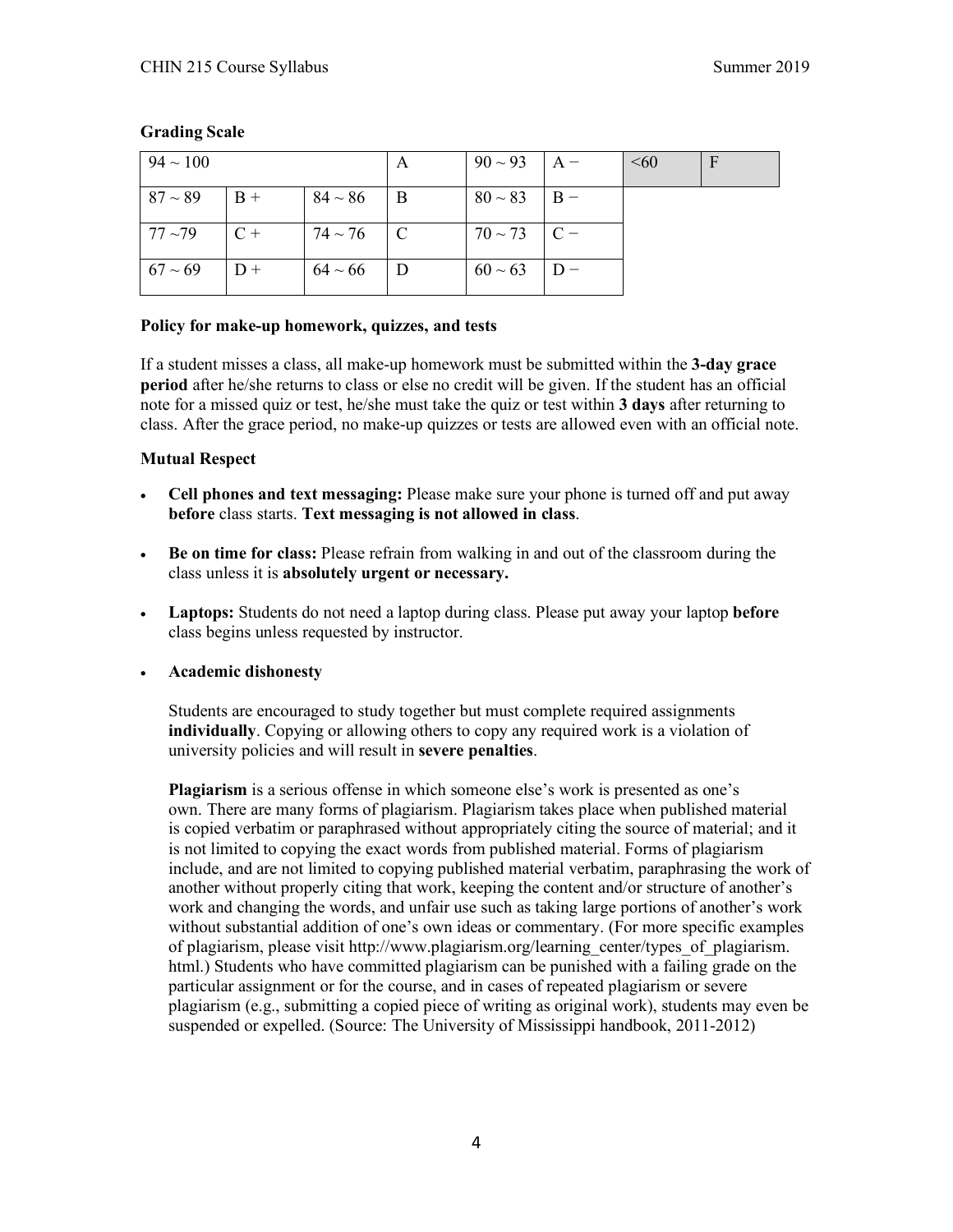## **For students with disabilities**

Instructors are available to discuss any appropriate academic accommodations that students may need. Before accommodations can be made, however, students may be required to submit documentation to the Office of Student Services.

University policy calls for reasonable accommodations to be provided to students with disabilities on an individualized and flexible basis as mandated in Section 504 of the Rehabilitation Act of 1973 and the Americans with Disabilities Act of 1990. Students with disabilities who require an accommodation in order to complete any of the appeal or judiciary proceedings noted above should contact the University department handling the appeal or judiciary proceedings. Students may also contact the Office of Student Disability Services for assistance and referral. More information regarding the Office of Student Disability Services can be found at www.olemiss.edu/depts/sds/ or by visiting the Office of Student Disability Services located at 334 Martindale Student Services Center. (Source: The University of Mississippi handbook, 2011- 2012)